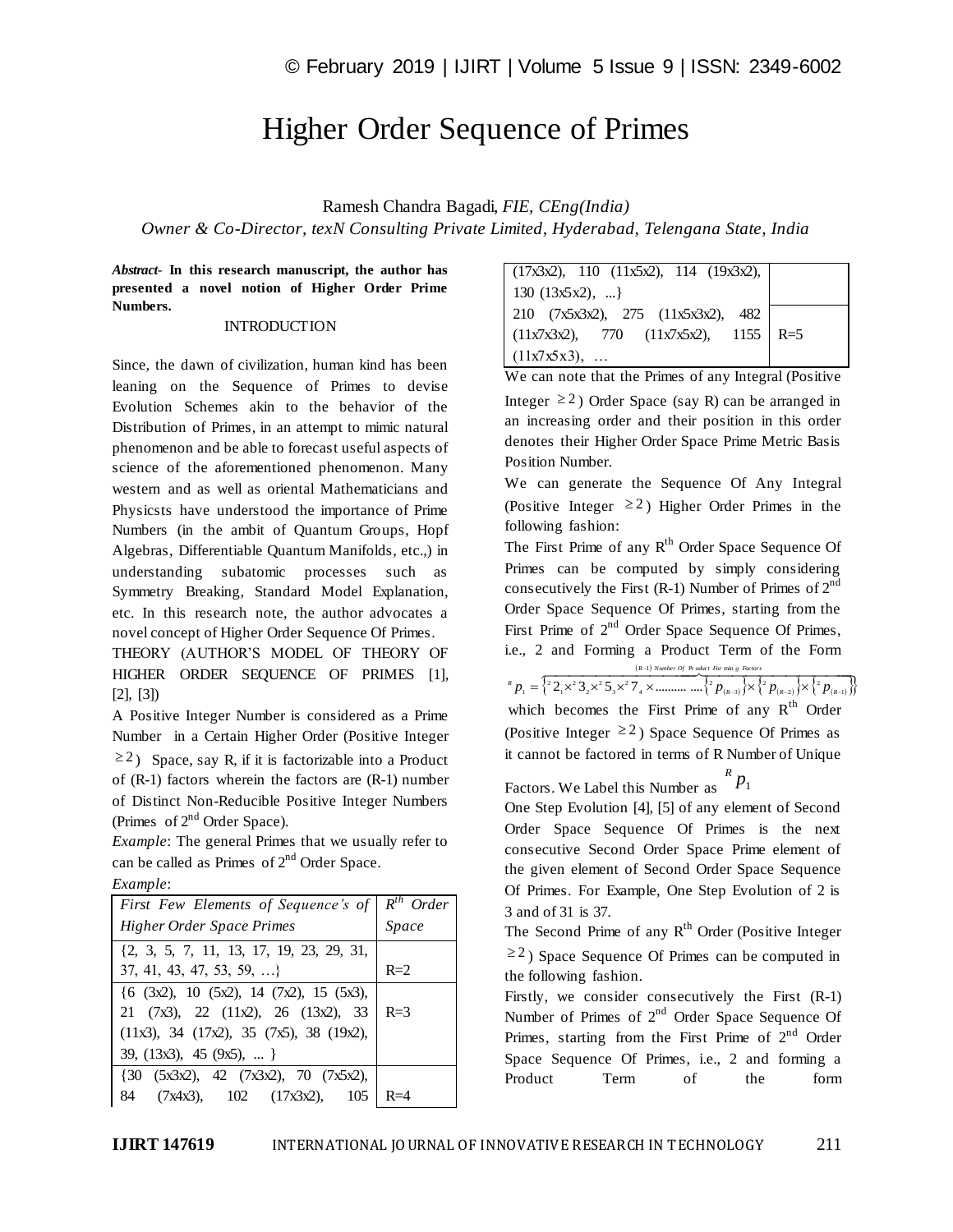$$
P_1 = \left\{ \frac{(R-1) \text{ Number of P order } For \text{ min } g \text{ } Rictors} {2 \cdot \sqrt{2} \cdot 3 \cdot 3 \cdot 2^2 \cdot 5 \cdot 3 \cdot 2^2 \cdot 7 \cdot 4 \cdot 2^2 \cdot 2^2 \cdot 2^2 \cdot 2^2 \cdot 2^2 \cdot 2^2 \cdot 2^2 \cdot 2^2 \cdot 2^2 \cdot 2^2 \cdot 2^2 \cdot 2^2 \cdot 2^2 \cdot 2^2 \cdot 2^2 \cdot 2^2 \cdot 2^2 \cdot 2^2 \cdot 2^2 \cdot 2^2 \cdot 2^2 \cdot 2^2 \cdot 2^2 \cdot 2^2 \cdot 2^2 \cdot 2^2 \cdot 2^2 \cdot 2^2 \cdot 2^2 \cdot 2^2 \cdot 2^2 \cdot 2^2 \cdot 2^2 \cdot 2^2 \cdot 2^2 \cdot 2^2 \cdot 2^2 \cdot 2^2 \cdot 2^2 \cdot 2^2 \cdot 2^2 \cdot 2^2 \cdot 2^2 \cdot 2^2 \cdot 2^2 \cdot 2^2 \cdot 2^2 \cdot 2^2 \cdot 2^2 \cdot 2^2 \cdot 2^2 \cdot 2^2 \cdot 2^2 \cdot 2^2 \cdot 2^2 \cdot 2^2 \cdot 2^2 \cdot 2^2 \cdot 2^2 \cdot 2^2 \cdot 2^2 \cdot 2^2 \cdot 2^2 \cdot 2^2 \cdot 2^2 \cdot 2^2 \cdot 2^2 \cdot 2^2 \cdot 2^2 \cdot 2^2 \cdot 2^2 \cdot 2^2 \cdot 2^2 \cdot 2^2 \cdot 2^2 \cdot 2^2 \cdot 2^2 \cdot 2^2 \cdot 2^2 \cdot 2^2 \cdot 2^2 \cdot 2^2 \cdot 2^2 \cdot 2^2 \cdot 2^2 \cdot 2^2 \cdot 2^2 \cdot 2^2 \cdot 2^2 \cdot 2^2 \cdot 2^2 \cdot 2^2 \cdot 2^2 \cdot 2^2 \cdot 2^2 \cdot 2^2 \cdot 2^2 \cdot 2^2 \cdot 2^2 \cdot 2^2 \cdot 2^2 \cdot 2^2 \cdot 2^2 \cdot 2^2 \cdot 2^2 \cdot 2^2 \cdot 2^2 \cdot 2^2 \cdot 2^2 \cdot 2^2 \cdot 2^2 \cdot 2^2 \cdot 2
$$

which becomes the First Prime of any  $R^{th}$  Order (Positive Integer  $\geq 2$ ) Space Sequence Of Primes as it cannot be factored in terms of R Number of Unique Factors. We now cause One Step Evolution of that one particular factor among the (R-1) factors such that the Product climb of the value  $P_2$  over  $P_1$  is minimum as compared to that gotten by performing the same using any other factor among the (R-1) factors.

We find  $P_3$  using  $P_2$  as detailed in the above paragraph, and similarly, we can find any element of the  $R^*$  Order Sequence Of Primes.

For Example, 210 is the  $1<sup>st</sup>$  (Higher Order Space Prime Metric Basis Position Number) element of R=5<sup>th</sup> Order Space Sequence Of Primes.

Similarly,  $102$  is the  $5<sup>th</sup>$  (Higher Order Space Prime Metric Basis Position Number) element of  $R=4$ <sup>th</sup> Order Space Sequence Of Primes.

Therefore, any of these Higher Order Space Primes can be represented as follows:

 $\it{Higher Order Space Number} (Number)$   $H$ igher Order Space Phine Metric BasisPosition Number

That is,

210 can be written as  $10^2$  and 102 can be written as  $10_{\frac{1}{2}}$ 

Each of the rest of the Positive Integers can be classified to belong to it's Unique Parent Sequence Of Higher Non Integral Order Space Primes, at a particular Prime Metric Basis Position Number.

For Example, One Step Evolution of 40,500 is 56,700, see [3], i.e., if 40,500 is <sup>\*</sup>40500<sub>d</sub>, then 56,700  $\int_{1}^{R} 5670Q_{\text{d+1}}$ 

Furthermore, as a matter of fact, any of rest of the positive integers other than the Sequence of Primes of Any Higher Order (Positive Integer greater than or equal to 2) Space can be written as follows:

Considering any number say  $f$ , we can write its nearest primes of any R<sup>th</sup> Order Space, on either side as  ${}^{k}P_{k}$  and  ${}^{k}P_{k+1}$ , where  ${}^{k}P_{k}$  is the  $k^{m}$  Prime and  ${}^{k}P_{k+1}$  is the  $(k+1)^n$  Prime of the Sequence Of Primes Of the  $R^{th}$  Order (Positive Integer  $\geq 2$ ) Space. We can then

write 
$$
f = {}^k p_{k+a}
$$
 where  $\alpha = \left(\frac{f - {}^k p_k}{{}^k p_{k+1} - {}^k p_k}\right) \left(\frac{{}^k p_{(f - {}^s p_k)}}{{}^k p_{(e_{p_{k+1}} - e_{p_k})}}\right)$  with

 $0 < \alpha < 1$ . Then,  $(k + \alpha)$  is the Non Integral Prime Basis Position Number of *f* .

In a similar fashion, any Rational Number *b a* can be

written as  $b^{R} p_{\mu}$  where  $k, l$  are some positive  $\frac{a}{b} = \frac{p_{k+a}}{b}$ integers and  $0 < \alpha, \beta < 1$ .

## **REFERENCES**

- [1] Bagadi, Ramesh Chandra, Classification Of Prime Numbers, January 19th, 2016. http://vixra.org/abs/1601.0213
- [2] Bagadi, Ramesh Chandra, The Prime Sequence's (Of Higher Order Space's) Generating Algorithm, September 30th, 2015. http://vixra.org/abs/1509.0291
- [3] Bagadi, Ramesh Chandra, Universal Recursive Scheme To Generate The Sequence Of Primes Of Any Order {Say Rth} Space, December 21st, 2015. http://vixra.org/abs/1512.0389
- [4] Bagadi, Ramesh Chandra. One Step Universal Evolution Of Any Positive Real Number, January 2019, International Journal Of Innovative Research In Technology, Volume 5, Issue 8, ISSN 2349-6002
- [5] http://ijirt.org/master/publishedpaper/IJIRT1475 01\_PAPER.pdf
- [6] Bagadi, Ramesh Chandra, One Step Evolution of Any Real Number, September 4th, 2017. http://vixra.org/abs/1709.0031
- [7] http://vixra.org/author/ramesh\_chandra\_bagadi
- [8] http://philica.com/advancedsearch.php?author=1 2897

## ACKNOWLEDGEMENTS

The author would like to express his deepest gratitude to all the members of his Loving Family, Respectable Teachers, En-Dear-Able Friends, Inspiring Social Figures, Highly Esteemed Professors, Reverence Deserving Deities that have deeply contributed in the formation of the necessary scientific temperament and the social and personal outlook of the author that has resulted in the conception, preparation and authoring of this research manuscript document. The author pays his sincere tribute to all those dedicated and sincere folk of academia, industry and elsewhere who have